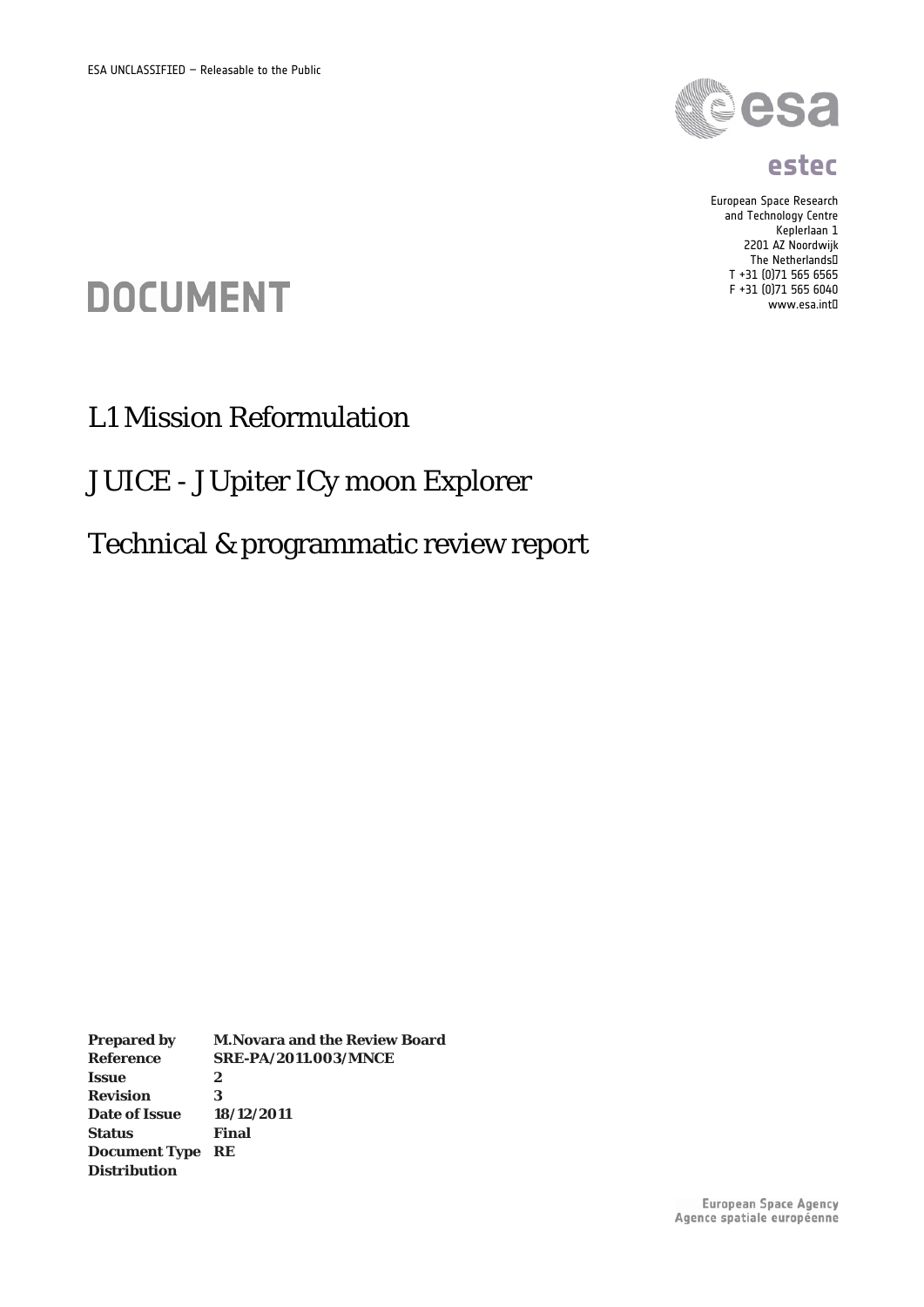

#### **Table of contents:**

| 1       |  |
|---------|--|
| 2       |  |
| 2.1     |  |
| 2.2     |  |
| 2.3     |  |
| 2.4     |  |
| 2.5     |  |
| 2.6     |  |
| 2.7     |  |
| 2.8     |  |
| 2.9     |  |
| 2.10    |  |
| 3       |  |
| 3.1     |  |
| $3.2\,$ |  |
| 3.3     |  |
| 3.4     |  |
| 4       |  |
| 4.1     |  |
| 4.2     |  |
| 5       |  |
| 6       |  |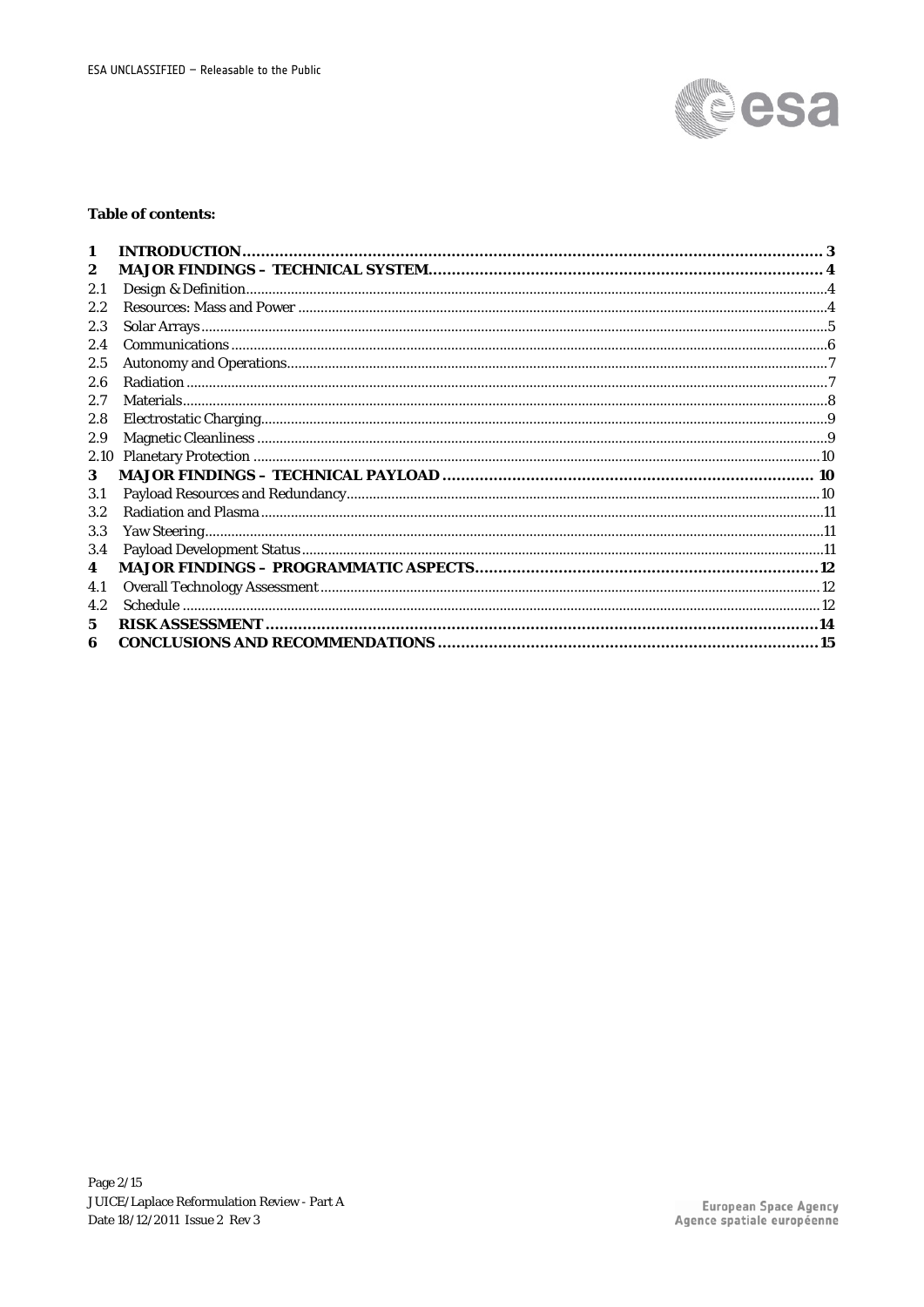

### <span id="page-2-0"></span>**1 INTRODUCTION**

The EJSM/Laplace was selected as a Large-class candidate mission in the Cosmic Vision 2015-25 programme and underwent an assessment study (phase 0/A, 2008-2010) under the assumption of an international cooperation including ESA and NASA where ESA would provide the Jupiter Ganymede Orbiter (JGO) and NASA would provide the Jupiter Europa Orbiter (JEO). Both spacecraft would be launched and operated independently. The JGO spacecraft would perform flybys of Callisto and Ganymede, before finally arriving at an orbit around Ganymede. The JEO spacecraft would perform flybys of all 4 Galilean moons (Io, Europa, Ganymede and Callisto), before arriving at a circular orbit around Europa for detailed investigations.

Following the recent announcement of the US Planetary Science Decadal Survey, and the evolution of the NASA budget, NASA withdrew from the joint mission, and a mission to Europa by the JEO spacecraft will not be executed as conceived. The purpose of this study phase "Reformulation Study" was to investigate whether parts of the original science goals of the EJSM/Laplace mission could be recovered by a single spacecraft mission based on the results of the JGO study and led by ESA. The most significant changes to the original JGO mission profile consisted in the addition of 2 flybys of Europa and the inclusion of high inclination orbit phase around Jupiter.

This study was conducted in parallel with the mission reformulation studies of the competing mission concepts, IXO/Athena and LISA/NGO, with the following common boundary conditions:

- The mission will be led by ESA
- ESA Cost at Completion (CaC) below 850 M€ (E.C. 2011).
- International cooperation limited to the provision of non-critical specific spacecraft or payload units.
- Provision of scientific instruments by Member States and/or partner agencies.
- A target launch date in 2022.
- Technology Readiness Level (TRL) of the space segment  $\geq 5$  before the final mission adoption (by early 2014).

This review report is based on the outcome of the Phase 0/A industrial study of the EJSM JGO spacecraft with three Contractor teams, and is updated with the review of the outcome of the Reformulation phase.

This Review is intended to assist in the down-selection of the L-class candidate missions to be carried forward into the next study phase, which would be a Definition Study, aiming for completion of Phase B1. The Review focused on the technical issues of the mission, and an evaluation of the science return was excluded from the scope. The Review was conducted in accordance with the applicable Procedure (SRE-PA/2011/080 dated 30 August 2011).

<span id="page-2-1"></span>The major findings of the Review Board are summarised in this report.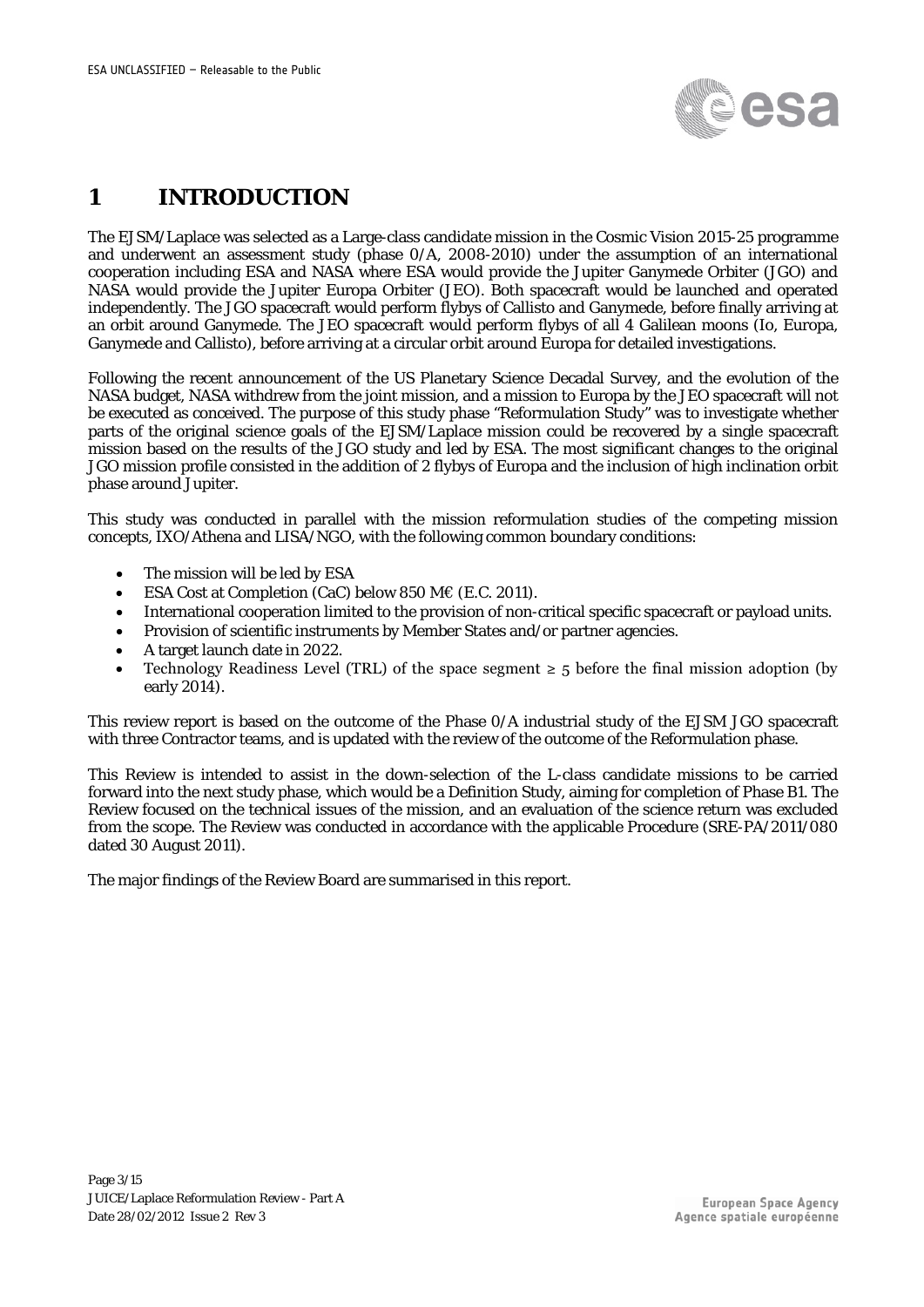

#### <span id="page-3-0"></span>**2 MAJOR FINDINGS – TECHNICAL SYSTEM**

#### <span id="page-3-1"></span>**2.1 Design & Definition**

The collection of mission requirements that drive the mission design was found complete.

The following design drivers were identified and need to be revisited for the Definition Phase:

- The overall mission design and mission analysis with a focus on system mass.
- The required data volume to be returned by the mission, including the baseline architecture for telemetry downlink and radio-science.
- Various autonomy & operations issues related to operability and access to spacecraft.

The complete technical background available from the envelope of the industrial studies provides a good level of detail for an Assessment Study, including critical analysis (e.g. radiation analysis).

#### <span id="page-3-2"></span>**2.2 Resources: Mass and Power**

The Industrial Studies declared an available System Margin in excess of 20%. However, the Board has identified a number of underestimated subsystem masses, specifically:

- The structural dry mass index presented is at about  $17 20\%$ . However, the JUICE structural mass index is heavily influenced by the peculiar spacecraft configuration (very large propellant tanks). Hence a dry mass index of about  $22 - 23\%$  is considered more appropriate at this stage.
- The mass of various equipment items was underestimated, and/or discrepancies appear between assumptions in the different Industrial Studies (e.g. propellant tanks, magnetometer boom, PCDU, avionics, harness), resulting in an uncertainty on system margin.
- The power required by the platform varies by 15% between the Contractors, which also translates into an uncertainty on power subsystem mass.

A further impact on the system mass could result from the payload, which, once selected, could require increased resources (e.g. volume) than currently estimated.

The mass required for radiation shielding is also an area of uncertainty (see section [2.6\)](#page-6-1).

Concerning power aspects:

- The solar array mass efficiency (in terms of W/kg) assumed by the studies is deemed credible.
- The estimated power demand includes a 20% margin, which is deemed sufficient at this stage, also covering an ECSS-E-ST-20C requirement that a 5% margin be available on the supply side at FAR.
- However, consumers with large uncertainties on power demand were identified, including the communications system (in need of more detailed design, see specific discussion in section [2.4\)](#page-5-0), the heaters (based on preliminary thermal design), and the payload. The power required by the platform must therefore be consolidated through a better definition of system modes.

With respect to the estimated propellant mass, it was found that the manoeuvre efficiency has not been fully analysed yet. However, the Board expects that further detailed design and analysis will confirm the capability of performing navigation thrusts in any direction during most of the mission, as well as a force-free RCS layout as required for safe flyby manoeuvres, with small impact on propellant mass. At this point in time the estimated propellant was considered consistent and adequate for the specified mission profile.

The above findings led the Board to re-calculate a dry mass budget using other missions (BepiColombo, LISA Path Finder) as proxies, and including an updated shielding mass as needed for the reference mission scenario.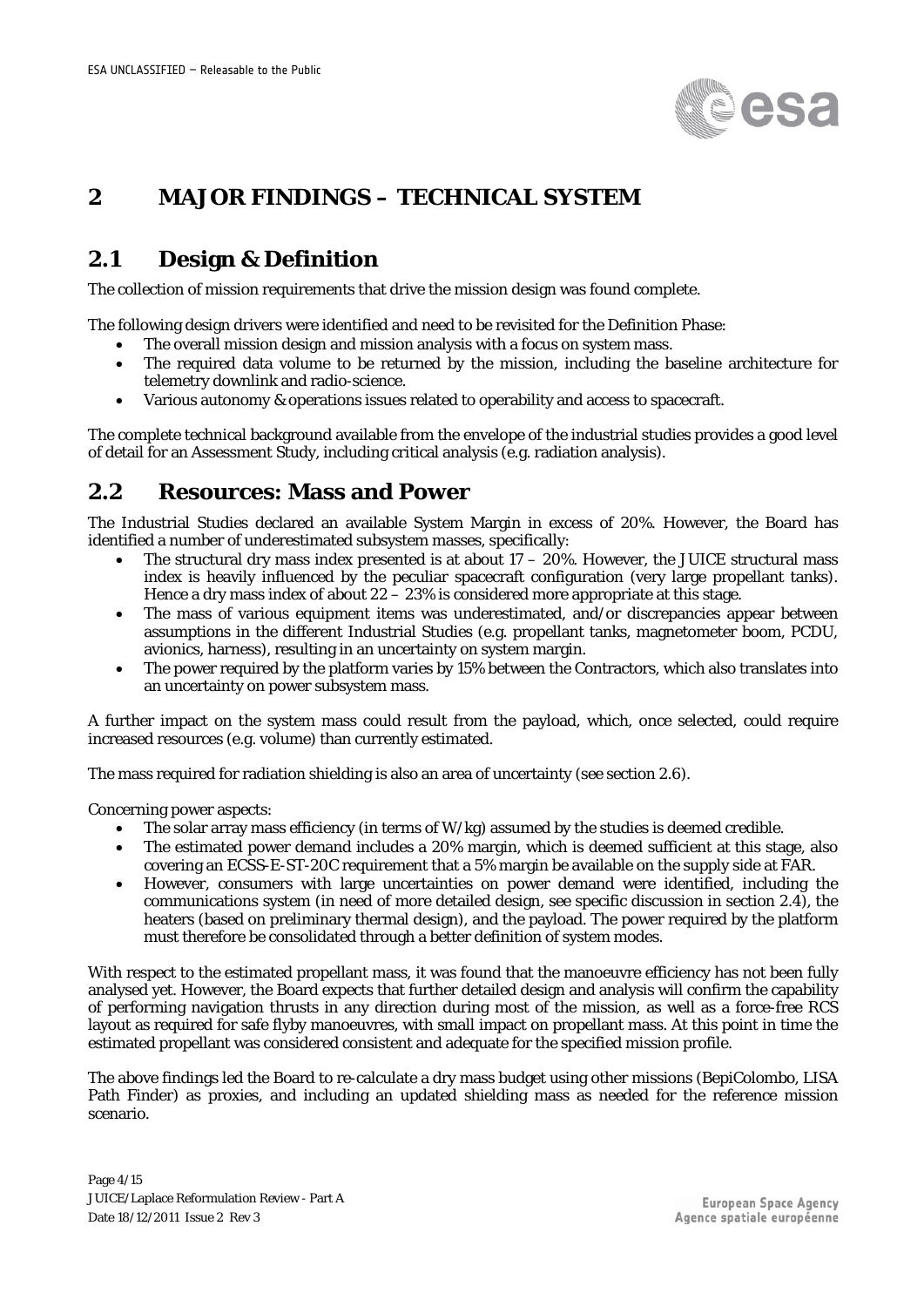

During the reformulation phase the performance of the launcher was studied with Arianespace, which resulted in an additional launch mass of 350 kg. This launcher performance is consistent with the performance agreed for BepiColombo. Furthermore a slightly different interplanetary trajectory was found, which does not need a deep space manoeuvre, as was originally the case for the 2022 launch option, reducing the required Δ*v* by 300 m/s. To accommodate the increased radiation exposure resulting from the updated radiation model and from the additional Europa flybys, the industrial teams increased the nominal shielding mass from 88 to 155 kg*.* Based on the arguments in section [2.6,](#page-6-1) the Board considered an additional 28 kg for shielding necessary. Considering also an increase of the solar array mass estimated by the Board of 10 kg (see section [2.3\)](#page-4-0), this results in an overall nominal dry mass increase of 105 kg since the updated mass that was established as outcome of the review of the Assessment Phase.

This mission scenario is compatible with a maximum dry mass of about 1900 kg*,* while the above mass increase brings the nominal spacecraft dry mass to about 1650 kg*,* yielding a System Margin in the order of 15%*.* In addition, it is noticed that the launch mass is affected by a high wet-to-dry mass amplification factor, due to the large Δ*v*. Therefore at the current mission definition level the system mass is regarded as **high risk**.

Ways of increasing the System Margin have been identified and prioritised:

- 1. Increased A5 performance: the following improvements that are already planned and are on-going by Arianespace are of relevance for the this mission (mass estimates are w.r.t. GTO performance of 10 t):
	- a. MPS propulsive law tuning and uncertainties reduction  $(Q4 2011: +90 \text{ kg})$ ,
	- b. New Vulcain2 operating point called R2F/R3F  $(Q4 2011: +70 kg)$ , c. LV drag reduction  $(Q4 2011: +15 kg)$ ,
	- LV drag reduction  $(Q4 2011: +15 kg)$ ,
	- d. Optimization of RLH2 residuals /Step 2 (Q2 2012: +55 kg)
	- e. Development of the evolution A5 ME to be decided in 2012
- 2. Mission design i.e. launch slot with longer cruise,
- 3. Reduction or suitable optimization of flybys; currently a budget of 10 m/s is assumed per flyby, which amounts to a total of 270 m/s due to flybys alone. This could be reduced by performing fewer flybys.
- 4. Only as a last resort: different final Ganymede orbit.

To bring the current mass margin of 15% on dry mass to 20%, either an additional launcher performance of 230 kg, or a reduction of Δ*v* by 130 m/s, or a dry mass reduction of 90 kg, or a suitable combination of these three parameters is required. The planned improvements of the launcher performance (+230 kg into GTO) are equivalent to about 120 kg for the direct escape trajectory used by JUICE. Furthermore due to recent progress of mission analysis, the cost of the Europa phase in Δ*v* has been reduced by 40 m/s. The combination of these two already brings the available dry mass within 10 kg of the target value, including 20% margin.

#### <span id="page-4-0"></span>**2.3 Solar Arrays**

The availability of solar cell technology optimised for Low Intensity Low Temperature (LILT) was originally evaluated to be a medium risk because it was understood that some cells could contain defects implying a significant impact under LILT conditions, but would pass room temperature acceptance testing. During the intervening period, the on-going technology development activity has increased confidence that nominal cell performance under LILT conditions can be assured. The confidence arises from adaptations to the cell contact metallization and additional passivation layers that reduce the incidence of problematic defects and limit occurrences to cases which can be screened out during room temperature testing. Nevertheless, the risk status is maintained at **medium risk** until this is confirmed.

Parallel developments are expected to result in the release of at least one generation of improved cell technology (3G30) before the procurement for Laplace will be initiated. However, the system studies carried out by industry have baselined the current generation of solar cells (3G28) and do not rely upon availability of improved performance. This represents an additional margin. It is expected that the technological improvements made to the 3G28 cell will be directly transferable to later generations, but also this point is pending confirmation.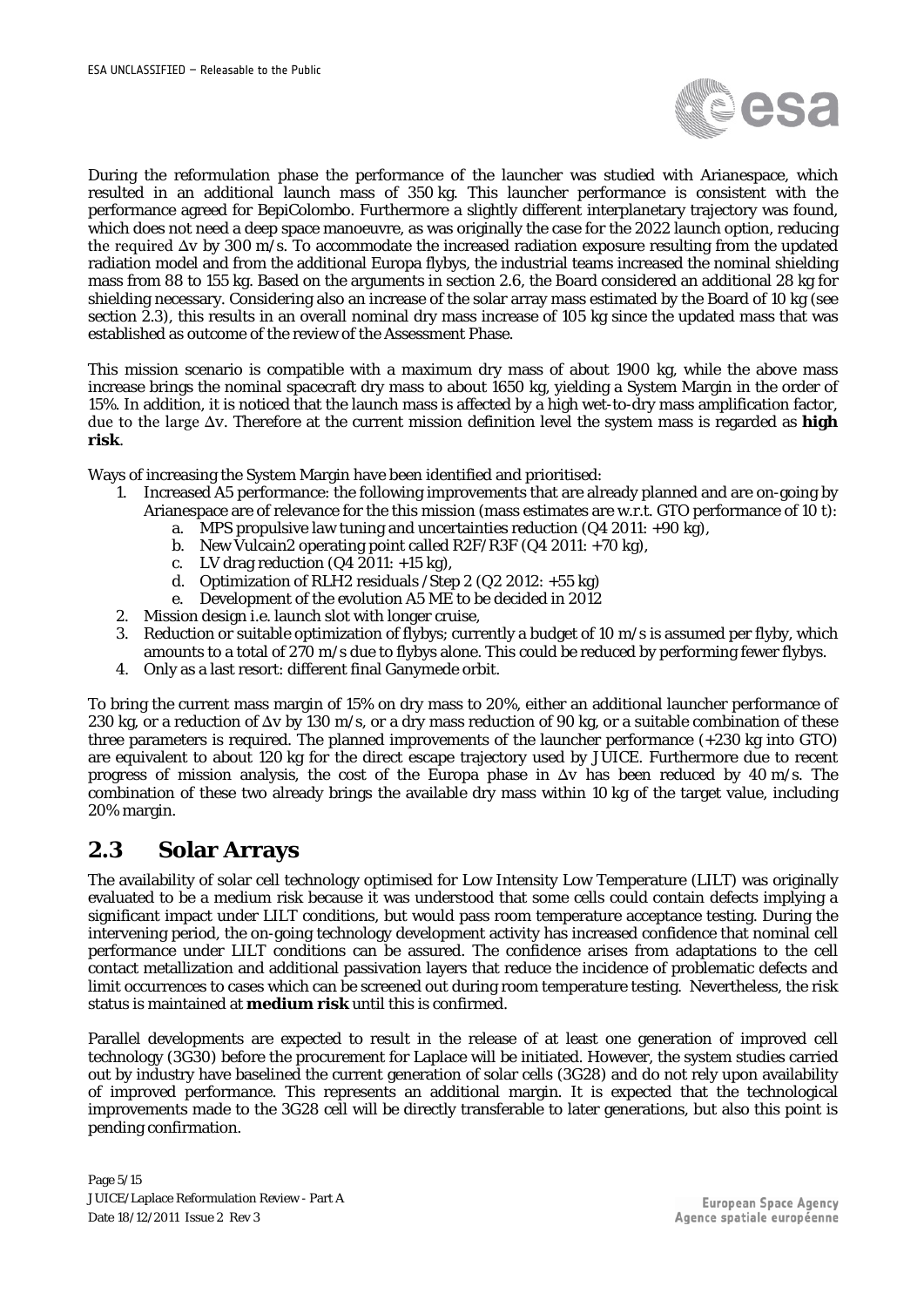

The changes to the mission profile that have been evaluated since the previous Mission Review (cf. issue 1 of this report) lead to both an increased power demand and a more severe radiation environment. The increased power demand is counter-balanced by the increased solar illumination intensity for the new sizing case, which is associated with a closer proximity of Jupiter to the sun (53 W/m<sup>2</sup> instead of 46 W/m<sup>2</sup> in the previous case).

In comparison with the Earth orbit environment, the radiation environment in the Jupiter system is characterised by a particle energy spectrum shifted to higher energies, especially for electrons and a more intense particle flux overall. However, after the attenuating effects of shielding upon the raw particle spectrum are taken into account, this does not lead to physically different effects at the solar cell level (though the raw spectrum impacting e.g. cover glass coatings will be higher and will need to be tested as representatively as possible). At the time of writing there are still discrepancies between the two available models of radiation-induced solar array degradation for the Laplace mission, but the baseline approach used in the studies, which is based on the 'equivalent fluence' approach, is anyway the more conservative of the alternatives.

In order to mitigate the impact of the more severe radiation environment upon solar array performance, it is possible to apply a thicker cover glass shielding (100 to 150 µm instead of 75 µm) for each cell, which would effectively attenuate the radiation arriving at the solar cell back to the level originally considered. The increased cover glass thickness would also be more in line with standard manufacturing processes but implies an increased mass of 0.2 kg/m<sup>2</sup> for the 150  $\mu$ m case, leading to around 10 kg in total. In principle it would also be possible to achieve the same effect by increasing the solar array area – with both options being feasible, practical considerations determining which would imply more additional mass and which would be preferable in the context of a specific design.

Qualification of the solar array assembly for the Laplace extreme thermal environment (see section [2.7:](#page-7-0) low temperatures in the order of –230°C) shall be performed as part of the Implementation Phase, to verify that the composite materials withstand such low temperatures, and that the assembly remains intact after thermal cycling to such extreme conditions. No concerns were raised about the availability of suitable materials withstanding such conditions.

#### <span id="page-5-0"></span>**2.4 Communications**

During the Reformulation study, no updates of the communication subsystem were performed. The cancellation of the second spacecraft, the JEO, introduces intrinsic simplifications due to the deletion of the inter-spacecraft link. Simplifications of the Radioscience implementation resulting in the potential implementation of a dual band MGA in support of radio-science, were also discussed by one Contractor, which would allow for a better segregation of the Radioscience related network from that of the main telemetry, and should be pursued in the Definition Phase.

Based on the established daily data downlink volume requirement of at least 1.4 Gb of science data, the Board finds that the use of X-band alone would be sufficient. Due to mass constraints possibly requiring reductions of Δ*v* or a reduction of the time spent in a high radiation environment resulting in a reduction of the Ganymede phases, a higher science telemetry rate may however become necessary. It is recommended to continue with the trade-off comparing X-band only and a combined X-band and Ka-band science downlink capability.

The industrial studies assume that Radioscience could be carried out in parallel to telecommunications, however it is noted that this is not currently possible using ESA ground stations. The costs for the upgrade of the baseline ESA groundstation (DS3, Malargüe) will be added to the JUICE CaC.

While the overall risk in this area is considered **low;** it is recommended to consolidate the data return requirements, and to revisit and optimize the communications subsystem design.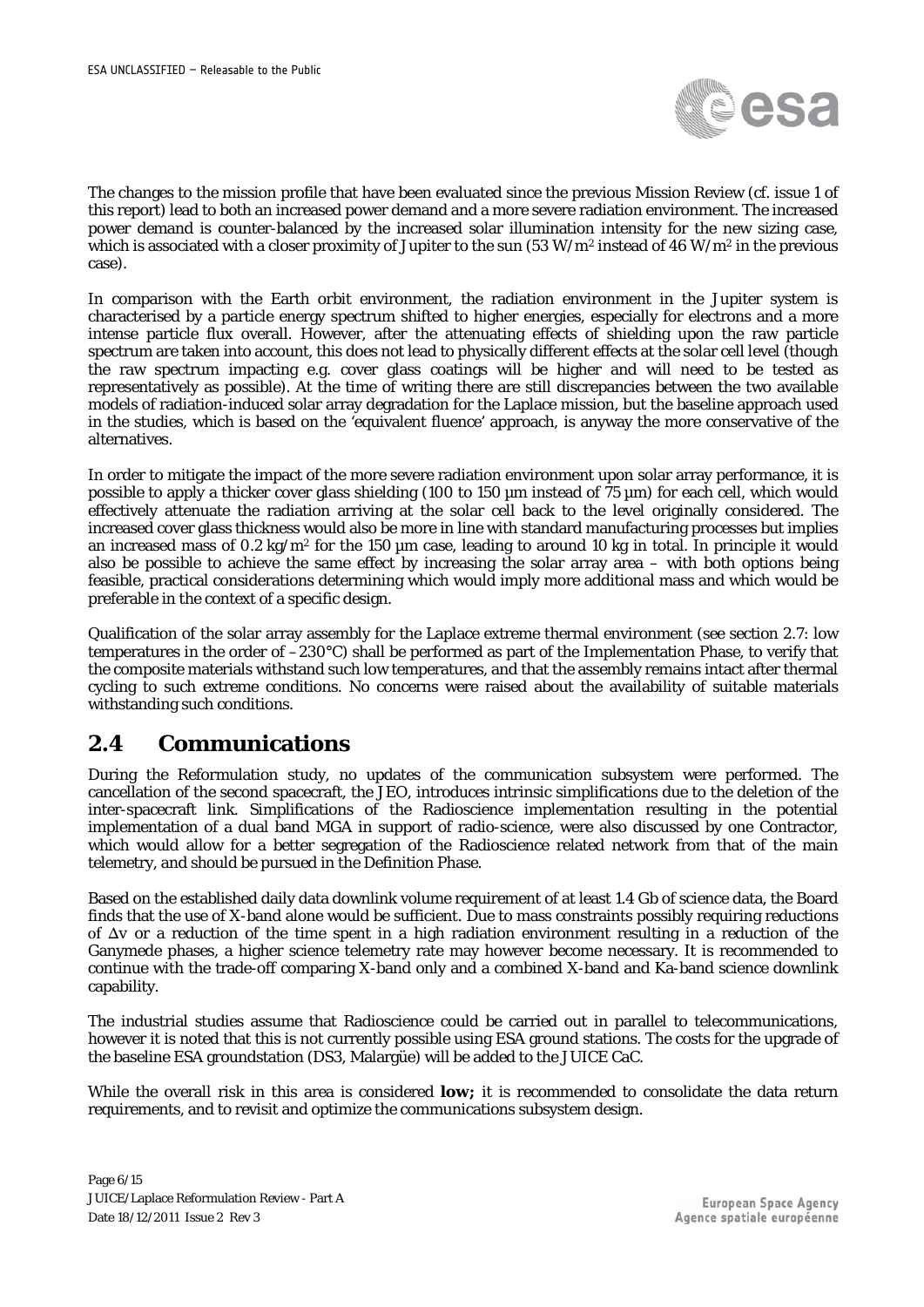

#### <span id="page-6-0"></span>**2.5 Autonomy and Operations**

The operational complexity of the baseline mission is considered comparable to other ESA interplanetary missions, such as Rosetta and BepiColombo.

Access to the spacecraft needs to be guaranteed during all mission phases, but it is complicated by the large distances involved (up to 6.4 AU) and by the fact that the pointing of the High-Gain Antenna (HGA) is compromised during the Venus gravity assist (GA), as it is used as sunshield. The duration of the nonavailability of the HGA for communications needs to be minimised. A detailed thermal analysis shall be carried out to establish the duration during which the HGA is needed as a sun-shield, and this duration shall be minimised. Additionally, in order to facilitate more efficient recovery from Safe Mode, a higher-level Safe Mode shall be developed providing an autonomous stable pointing of the HGA to the Earth.

The main engine is proposed to be used for all major manoeuvres, being most efficient. However, the need for the autonomous on-board capability of continuing a burn in case of main engine failure is not fully assessed, in terms of probability of mission success. A switch-over from one main engine to a backup main engine has not been used on any ESA mission so far, and adds complexity and risk of mass increase, in case the main engines would need to be mounted with gimbals. Also the impact of a degraded mission using the RCS thrusters as backup has not yet been sufficiently analysed.

The spacecraft needs to be capable of reliably performing time-critical manoeuvres. A more capable backup operating mode or a fast transition from a backup operating mode to an orbit control mode appears necessary. This has not been implemented on previous missions, but is not seen as a major new development.

The adoption of a redundant navigation camera specifically for the support of the earlier Jupiter moon flybys is recommended, in order to mitigate navigation errors due to the limited knowledge of the ephemerides of the moons. This results in a negligible mass increase and a very modest cost increase (no autonomous onboard navigation is required).

The risk entailed in the operations and autonomy aspects of the mission is regarded as **low**, although the complexity needs to be fully taken into account in the software development planning.

#### <span id="page-6-1"></span>**2.6 Radiation**

The JUICE radiation environment has similarities to the GEO environment (electron dominated), but is more severe (higher density and higher energies). The risk can be mitigated by careful application of shielding strategies similar to near-Earth missions (GEO/MEO).

The radiation environment model that was used during the Assessment Phase was based on a combination of three models, which included at that time available parameterizations of Galileo measurement data (DG83, GIRE) and an analytical model based on a magnetic field model that was developed for Earth (Salammbô). The worst case envelope of these three models was used for the prediction of the environment during the Assessment Phase. Since 2008 a development was conducted which re-analysed all available *in situ* measurement data from all missions that visited the Jupiter system (gravity assist and the mission that orbited Jupiter, Galileo), but using primarily Galileo data. The locations of these measurements were first mapped into the Jupiter magnetic field and then parameterised This so called JOREM model was just concluded and validated (among others with comparisons of an independent development by JPL based on the Divine/Garret and GIRE models) at the beginning of the Reformulation Study and was therefore taken as the new baseline. The mean level prediction of the environment by JOREM is higher than the previously used model by about a factor of 2. Furthermore Europa flybys were added to the mission profile, increasing the total dose by about 25%. In comparison, the Callisto phase is only contributing about 9% to the total dose.

The Board recommends following a clear separation of the margin philosophy on radiation issues:

• External environment: a factor 2 applied to the mean environment model, accounting for modelling uncertainty and fluctuations. Additional work on calibration of environment models is recommended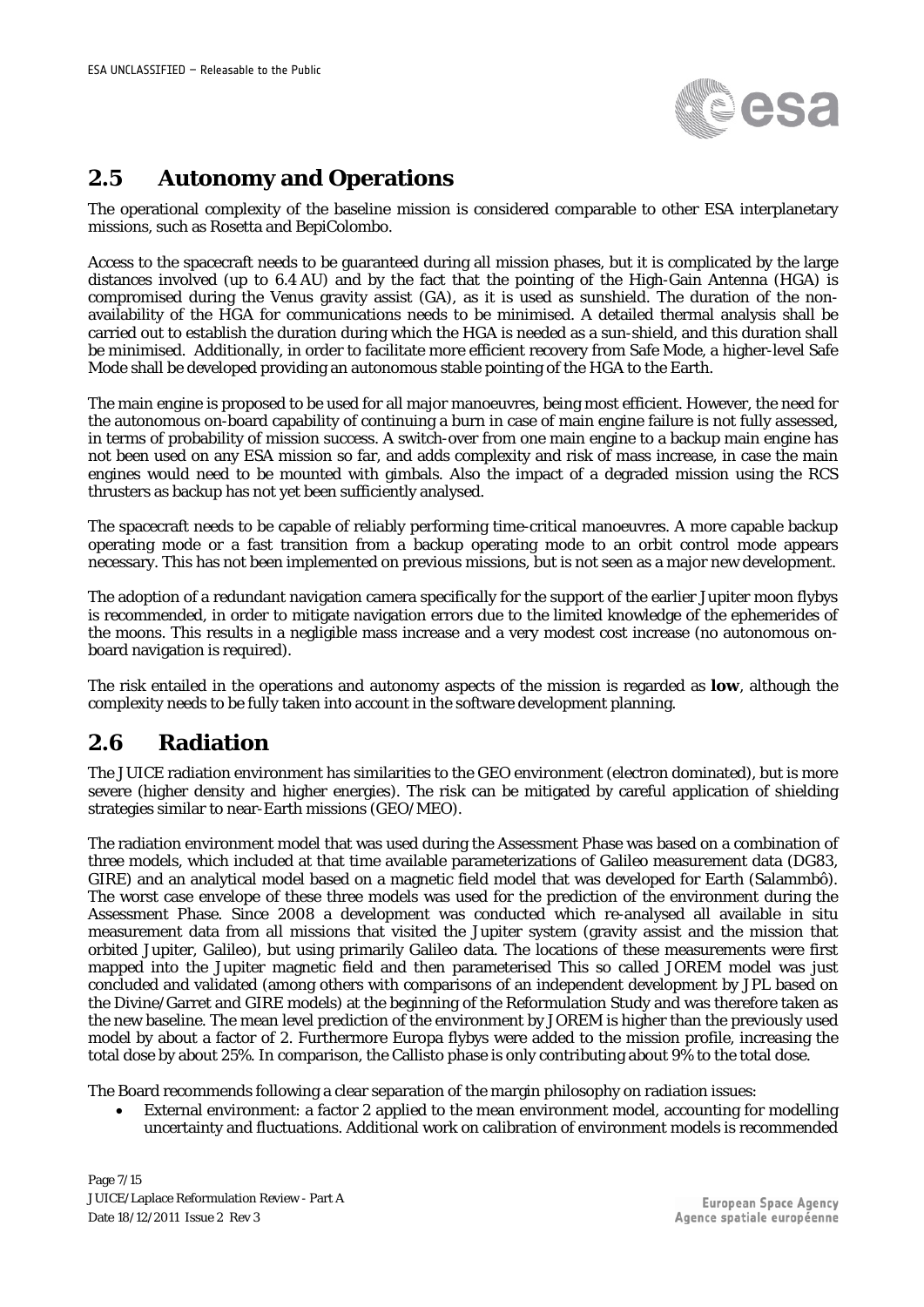

as a pre-requisite to the mission, however the scarcity of mission data available for calibration imposes a conservative standing. The board recommends following the observations by the JUNO mission, once it arrives at Jupiter (July 2016) and allowing for an update of the radiation environment based on latest data.

• Part-level radiation design margin: a factor 1 applied to radiation hardness. This is based on an increased effort on parts testing (i.e. increased statistical significance of test results), which in turn translates into a higher cost of parts.

Additional simulations on the radiation exposure of components were performed by the industrial teams during the Reformulation Phase, which provides additional accuracy of the estimated shielding mass. A radiation shielding of several levels was assumed, a thin "vault", unit level shielding and spot shielding. Care must be taken on the consequence of excessive spot shielding, introducing mechanical and thermal loads on the components and PCB's. Due to the early design of the mission, a Maturity Margin of 40% on the basic mass of shielding shall be used, covering (1) uncertainties on sectoring analysis e.g. modelling of radiation shielding, and (2) risk that the widespread application of spot-shielding, as assumed by industry, may not be possible or effective for a number of components, so that additional mass may be necessary for reverting to unit shielding.

A TID (Total Ionising Dose) of 240 krad for 10 mm Al solid sphere (before application of margins) shall be considered as reference outcome of the Reformulation. This translates into about 28 kg additional shielding (nominal) mass w.r.t. industrial estimates.

The above optimised shielding approach is recommended. However it has to be underlined that it requires critically early availability of detailed design models of spacecraft, platform equipment and instruments which are suitable for radiation shielding analysis, and updated shielding analyses to accompany design evolutions.

As a practical measure, the radiation hardness of components for typical GEO applications (50 krad) shall be assumed, i.e. double the expected TID to absorb uncertainties of the environment modelling, as proposed by industry and recommended by the Board in the first iteration. No particular availability issue is expected for parts with TID tolerance  $\geq 50$  krad, however the majority of parts on GEO Comsats (80 – 90%) are USsourced parts. This may raise a concern on procurement lead-time as ITAR clearance may be required.

A radiation monitor should be embarked, with its response tailored to electrons in the 2 MeV – 30 MeV range. This will provide important information on arrival and after the Europa phase on the radiation dose budget of the mission, and allow adaptations if necessary. In addition, the data would be available for future mission design, and for limited science.

In summary, the radiation risk is considered **high**, requiring continued proper attention. Specifically, the Board recommends establishing tailored JUICE Radiation Hardness Assurance requirements, and implementing iterative shielding analysis and shielding configuration control during the early design phases. The planned TDA's for characterization and screening of parts shall be pursued with high priority. Radiation characterizations shall also include effects on glasses, fibre optics and other optical and electro-optical components. A European radiation-tolerant Approved Parts and Materials List (APML) shall be established. The radiation shielding analysis shall be carried out with high priority in the Definition Phase.

#### <span id="page-7-0"></span>**2.7 Materials**

The spacecraft would be exposed to long eclipses during the Jupiter tour and the Callisto science phase, which could last as long as 7.5 hours. Consequently, surface materials and appendages will be exposed to extremely low temperatures, resulting in potential risk to structural integrity for solar arrays and antennae/masts, and require therefore qualification to the order of –230°C. In previous projects (e.g. XMM-Newton solar array) hardware was generally tested to –205°C only.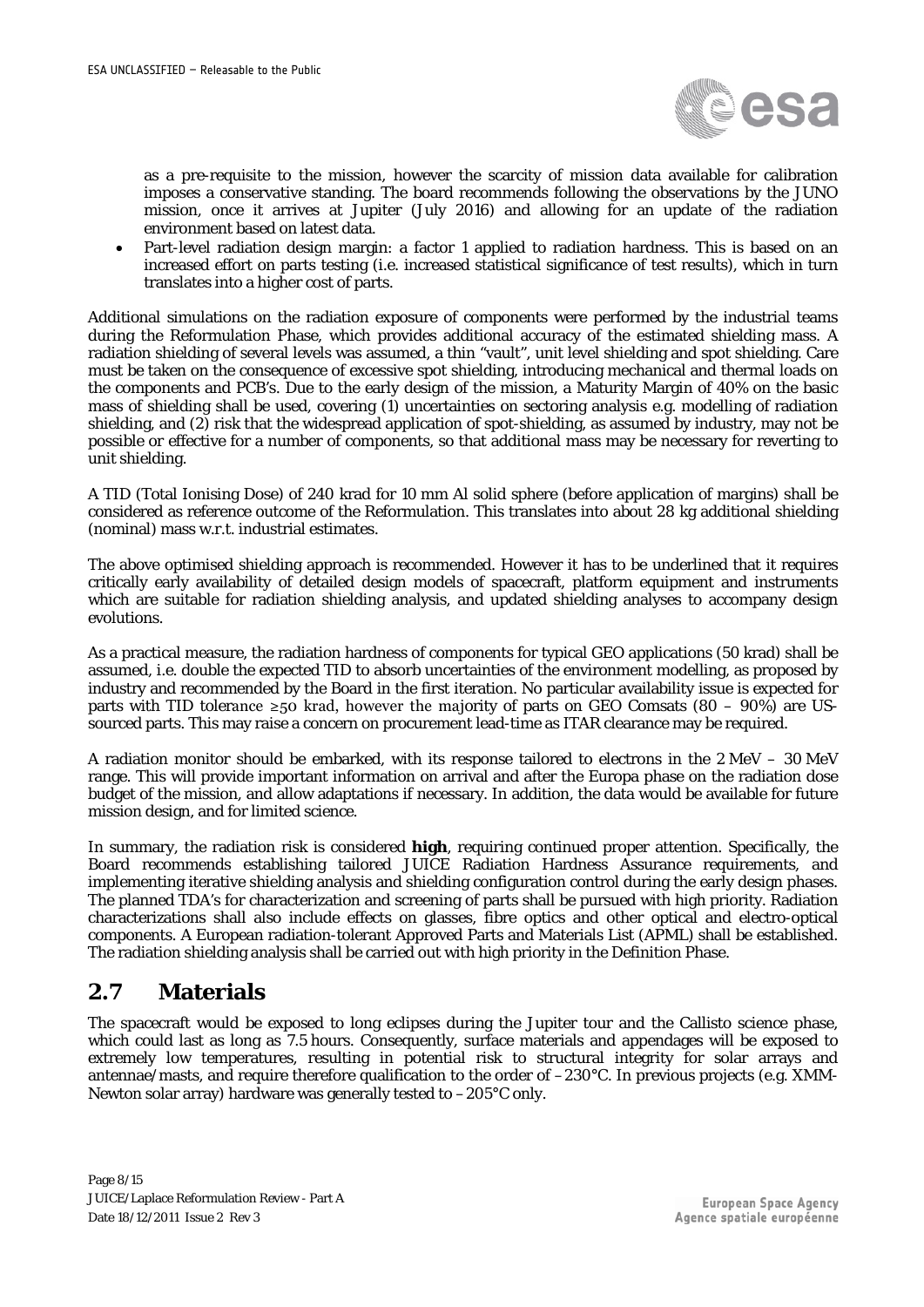

It is recommended to identify available LHe  $(20 - 40 \text{ K})$  facilities and to perform conclusive tests of representative samples at lowest temperatures before the Implementation Phase ITT. This needs to be added to the Technology Development Plan. It is not anticipated that full-scale Acceptance Tests at LHe temperature would be required for the PFM solar arrays, however a test and qualification approach shall be established for the whole mission.

<span id="page-8-0"></span>The overall risk is regarded as **medium**.

#### **2.8 Electrostatic Charging**

The environment is similar to GEO/MEO. Special measures for avoiding electrostatic charging will have to be taken, including standard mitigations such as early attention to surface finishes, using ITO Kapton on MLI on the back of the solar array, and standard anti-reflective coating with  $MgF_2$  on the solar cells.

The following requirements on electric cleanliness of the spacecraft in support of scientific instruments (RPWI) were included in the baseline as studied at the outboard sensor location:

- 1. <50 dbµV/m below 45 MHz
- 2. No exposed electric potential on the spacecraft >1 V
- 3. Conduction of surface >10<sup>7</sup>  $\Omega/m^2$  and grounding of spacecraft outer skin

One potential instrument team desires more strict EMC requirements, including the establishment of an EMC board, which would potentially affect all hardware contributions (including instrumentation). This was however not accepted as a requirement during the study, as it would shift the emphasis of the mission to a plasma type mission, which was not supported by the Study Science Team.

The material properties for the JUICE environment shall be studied with respect to the charging and low temperature exposure (resistivity, SEE yields, cold conditions). In particular the proposed material for the Sub-Surface Radar antenna structure (S glass/Kevlar composite) was flagged as being highly susceptible to surface and internal charging; less resistive options shall be investigated. The plasma environment specification (including secondary electrons from surfaces) needs to be provided.

The risk is regarded as **low** if the standard design measures, including those specified above, are systematically adhered to.

#### <span id="page-8-1"></span>**2.9 Magnetic Cleanliness**

The magnetic cleanliness requirements (measurement background <0.2 nT) are regarded as ambitious and are similar to typical magnetosphere missions, and are two orders of magnitude more stringent than for BepiColombo, however only slightly lower than those achieved for Rosetta. The Board recommends applying best practices for reducing the spacecraft field and providing knowledge by measurement, to a similar level as was performed with Rosetta and LISA PF, avoiding the involvement of a specific magnetic measurement facility (with the associated planning and cost impact). The recommended best practices should include:

- Early detailed magnetic cleanliness analysis.
- Application of magnetic cleanliness guidelines for design and procurement minimising the use of magnetic materials.
- The magnetic moment of all units being characterised, and a magnetic budget being maintained at system level.
- Application of local compensation, where needed.
- spacecraft harness routing being laid out such that the magnetic field is minimised/reduced.
- A magnetic test being carried out at spacecraft level in a standard cleanroom, similar to what was performed for Rosetta.

Following these steps Rosetta achieved a DC magnetic field level of 43 nT at the tip of a 1.5 m boom. Based on a scaling of these results, it is expected that a resulting field of the order of 1 nT at the tip of a 5 m boom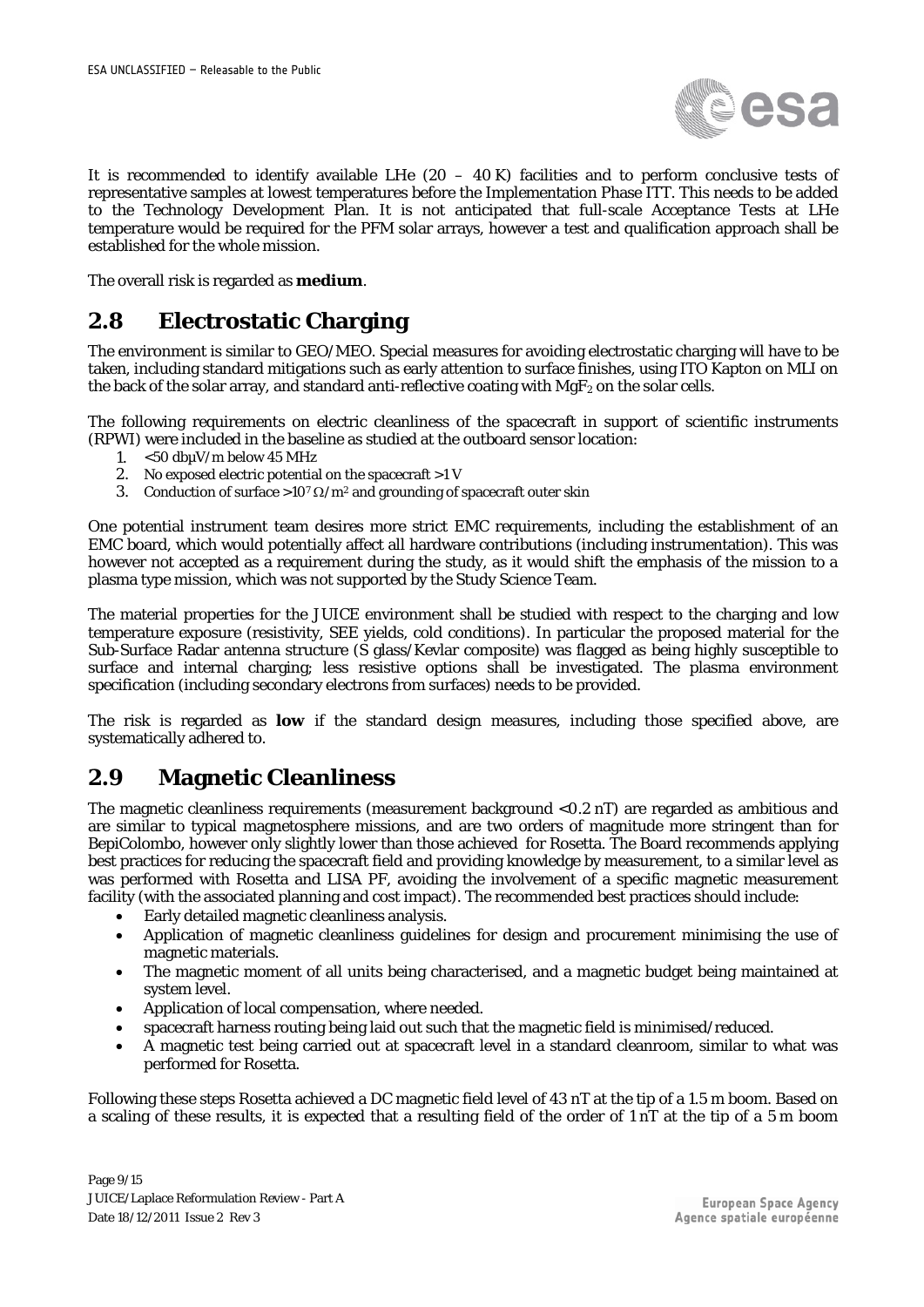

(current baseline length) could be achieved, or  $0.2$  nT, if the boom was extended to  $\sim$ 8.4 m (to be confirmed by further analysis).

If the above design measures are systematically taken, and if the performance similar to Rosetta and Lisa PF is deemed acceptable, the risk is regarded as **low**.

#### <span id="page-9-0"></span>**2.10 Planetary Protection**

With the planned Europa flybys, JUICE became a Planetary Protection Category III mission, which requires that the likelihood of inadvertent contamination of the Europa sub-surface ocean be demonstrated to be less than 10–4. The proposed approach is to select proper trajectories and ensure sufficient reliability of the flight system to guarantee a failure likelihood with a consequence of a possible Europa collision to be <10–4. In this study phase the focus is to analyse the probability of impact during the more critical Europa targeting, flyby and escape mission phases.

The following points were identified, which need to be addressed during the next study phase:

- A full failure tree analysis, including probabilities, to establish the likelihood of mission-critical system failures, which may cause loss of trajectory control of the spacecraft.
- Establish the likelihood of collision before and after the Europa flyby phase.
- A micro-meteoroid model specifically for the Jovian system that allows simulating the micrometeoroid collision rate and likelihood of causing loss of spacecraft control.

From first principles considerations the suggested approach of proper trajectory planning and sufficient spacecraft reliability appears feasible, but it needs to be demonstrated during the Definition Phase. Additional cost of critical subsystems should be reserved for increased reliability by design.

The risk attached to the proposed approach is currently estimated as **low**. However, due to the open issues identified above, which cannot be quantified in the current study phase, it is recommended to keep a reserve at programme level for active bioburden reduction, until these risks are properly quantified.

<span id="page-9-1"></span>No Planetary Protection concern is raised with respect to other targets of the baseline mission profile.

#### **3 MAJOR FINDINGS – TECHNICAL PAYLOAD**

The review focused on the status of instruments, which were listed in the JUICE model payload as per the Payload Definition Document (PDD). The preliminary instrument study reports that were made available (Declaration of Interest [DOI] reports) covered all instruments, with several model payload instruments being addressed by more than one study/team. No assessment of the science performance was carried out by the review.

#### <span id="page-9-2"></span>**3.1 Payload Resources and Redundancy**

The content of the PDD, which was used as reference in the Industrial Studies, was frozen in February 2010 to ensure a consistent design of the spacecraft. In August 2010 the DOI reports of the instrument studies became available. The comparison between the two sets of documents indicates an increase in power and mass assumed for the individual instruments (the increased resources are taken into account in section [2.2](#page-3-2) above); this trend needs to be monitored carefully.

Single-point failures (SPF's) were identified in a number of instrument designs, mostly related to mechanisms. In most cases only a small effort was made to study alternatives avoiding such SPF's or limiting their effect, e.g. through introduction of alternative solutions. It is recommended for the next phase to focus on these SPF's and to devise proper strategies minimising the impact of such failures.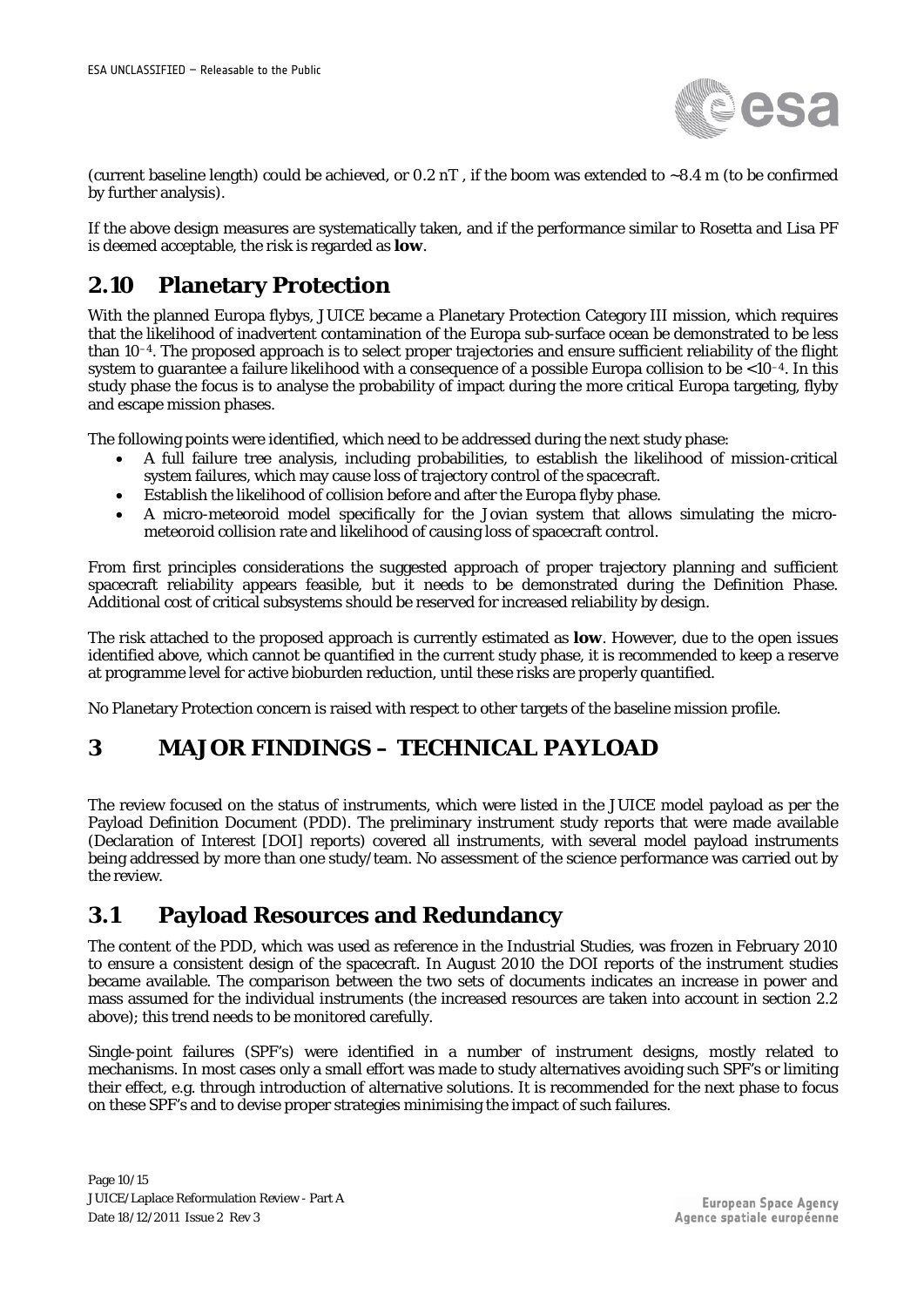

Attention shall also be given to optimised instrument redundancy concepts (including optimization of redundancy, e.g. by sharing data processing, with a view at minimising the required resources).

#### <span id="page-10-0"></span>**3.2 Radiation and Plasma**

The Jovian radiation environment was properly addressed by the DOI studies up to the Assessment Review, although radiation shielding guidelines need to be established at system level, No specific input from payload study teams was obtained during the Reformulation Phase, however the Board finds that the instrument implementation teams may follow the same approach with respect to the radiation environment as defined for the spacecraft (see section [2.6](#page-6-1) above).

The integrated radiation analysis approach, suggested by the industrial studies for an optimised allocation of shielding mass, requires that a reasonably detailed level of instrument design and specifications of radiation tolerances becomes available at an early stage. It is therefore recommended that instrument development starts immediately after instrument selection.

A number of detector systems proposed by the DOI instrument studies are rather sensitive to relatively highenergetic electrons, which are present with high fluence in the Jovian radiation environment, and which can generate a large background signal. It is therefore recommended to carry out an analysis of the scientific performance of critical detector systems in the Jovian radiation environment as one of the highest priorities by the instrument teams. The consequences of the plasma environment on the electrostatic cleanliness requirements need to be addressed in more detail.

Instrument teams need to specifically also address the feasibility of making observations and measurements in the high background environment that is incurred closer to Jupiter, i.e. during the Europa flybys. The studies on science performance estimates need to be carefully monitored.

#### <span id="page-10-1"></span>**3.3 Yaw Steering**

The spacecraft will continuously rotate around its yaw axis (nadir-direction) in the baseline operating mode during science measurements while in Ganymede orbit due to the need of having the solar panels continuously illuminated. This is referred to as *Yaw Steering* and has a direct impact on the instruments. Some of the instrument studies address the effects of yaw steering and discuss how to avoid loss of performance, or how to benefit from it. In the DOI reports, however the discussions mostly remain at a high level and more detailed analysis is needed to evaluate the impact on the scientific performances.

#### <span id="page-10-2"></span>**3.4 Payload Development Status**

Significant instrument heritage is available, albeit specific issues on performance and sensitivity need addressing, mainly due to the environment of the Laplace mission. For JUICE, the overall risk was deemed **low** for instrument developments relying on proven technology, and **medium** for new developments. One instrument study appears to rely on a new sensor with low TRL and is therefore viewed as **high risk**, however an alternative instrument design has also been investigated and could be considered for the mission.

Several instrument teams envisage mechanisms, including a scanning platform, shutters and covers of optical systems, filter wheels, etc. The application of scanning mechanisms should be traded against optimised accommodations and/or additional sensor heads to ensure the required FOV.

It was noted that the selection of materials for lenses based on radiation hard glasses makes it more difficult to achieve achromatisation (cameras). Care must be taken with the assumed suppliers, as some radiation hard glasses are no longer in routine manufacture/stock.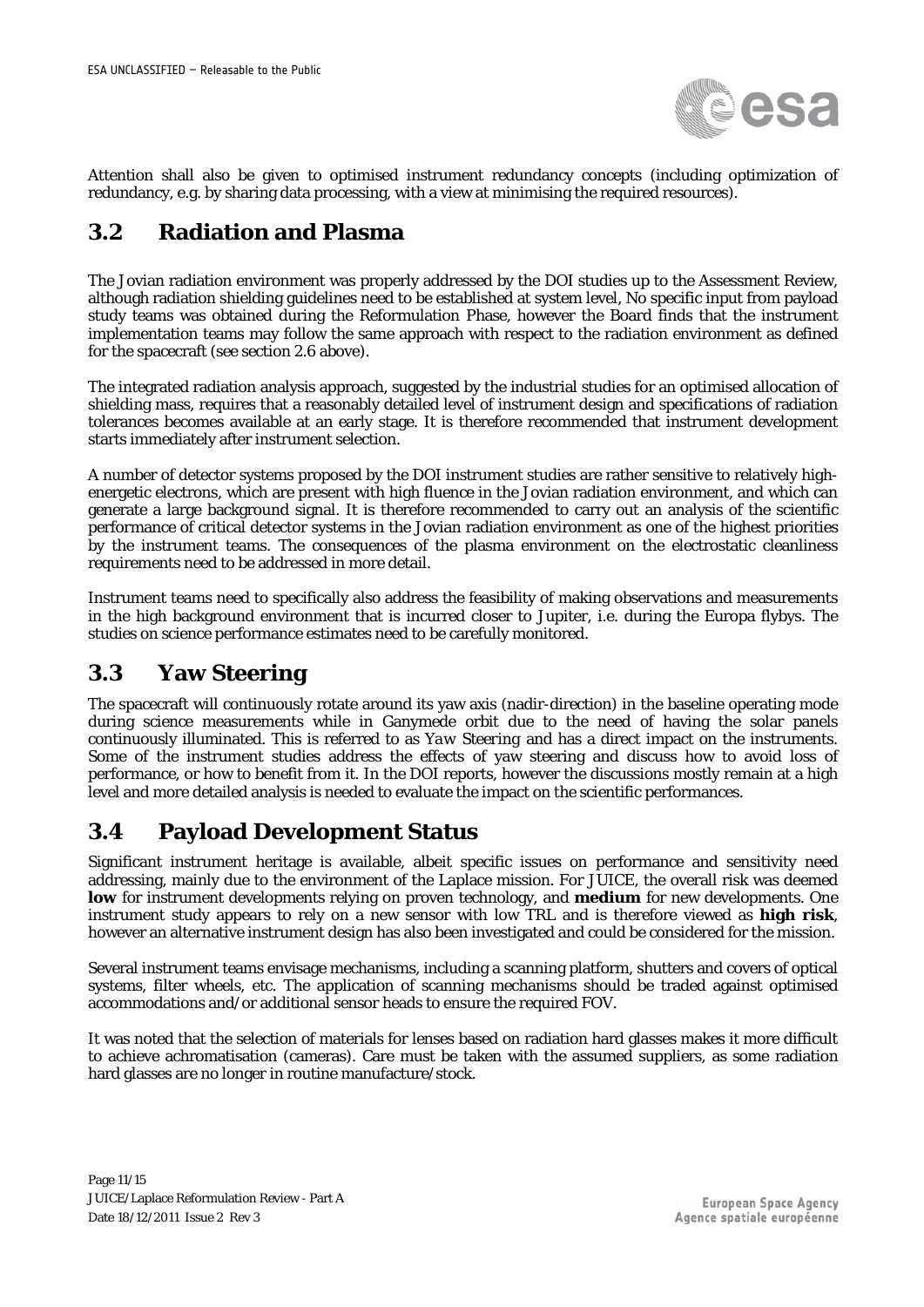

#### <span id="page-11-0"></span>**4 MAJOR FINDINGS – PROGRAMMATIC ASPECTS**

#### <span id="page-11-1"></span>**4.1 Overall Technology Assessment**

No technology showstopper has been identified by the review. Overall, the mission does not appear particularly technology-intensive, and could be designed with current technologies, with the exception of the LILT solar cells (see discussion in section [2.3](#page-4-0) above).

No specific development is required to enhance the radiation tolerance of parts and materials, but a statistical radiation hardness assurance approach is recommended for parts procurement.

Characterisation and screening of materials for low temperatures shall be added to the Technology Plan.

Specific developments that need to be started include:

- Sub-Surface Radar antenna structure (MARSIS heritage is judged unsuitable for extremely low temperatures and high charging radiation environment).
- 100 W Ka-band TWTA (only if current downlink telemetry approach is confirmed).

Several instrument study reports (DOI reports) indicate on-going or planned developments. Their planning must however be tuned with the available schedule resources. It is noted that viable backup options essentially appear to exist for all instruments. No ESA-funded TDA's are planned for instruments, with the exception of radiation-related characterizations and two ASIC developments, all of which are of general application.

| <b>Title</b>                   | <b>TRL now</b> | <b>Status</b>                                 |
|--------------------------------|----------------|-----------------------------------------------|
| LILT solar cells               | 4              | Ongoing since 2009; finish expected 2012      |
| SSR antenna structure          |                | Ongoing since 2009, finish expected 2012      |
| 100 W Ka-band TWTA             | 3              | Extension of 30 W TWTA available at TRL 9;    |
|                                |                | if confirmed, start in 2013                   |
| Materials qualification at low |                | Only delta qualifications for extreme low     |
| temperatures                   |                | temperatures foreseen; related activity       |
|                                |                | started in 2011, additional activities may be |
|                                |                | necessary start in 2013                       |

In the following the major TDA's for JUICE are listed:

<span id="page-11-2"></span>No major developments are being considered by the instrument teams.

#### **4.2 Schedule**

The schedule provided by the Contractors appears optimistic, taking what is viewed as considerable risk. A more realistic schedule, including key Agency milestones, was established by the Board, based on the following assumptions:

- Downselection by the SPC in February 2012, followed by a Definition Phase of 24 months.
- An instrument AO would also be issued shortly after the downselection, and is expected to be released in Q2/2012.
- Assuming a mission adoption by the SPC in June 2014, and typical ITT process duration, the kick-off (KO) of Implementation Phase (B2/C/D) nominally takes place in May 2015.
- 12 months for the build-up of the industrial consortium (Subsystem- and Equipment-level Subcontractors), through lower-level ITT's and selections; this is judged slightly optimistic and incompressible.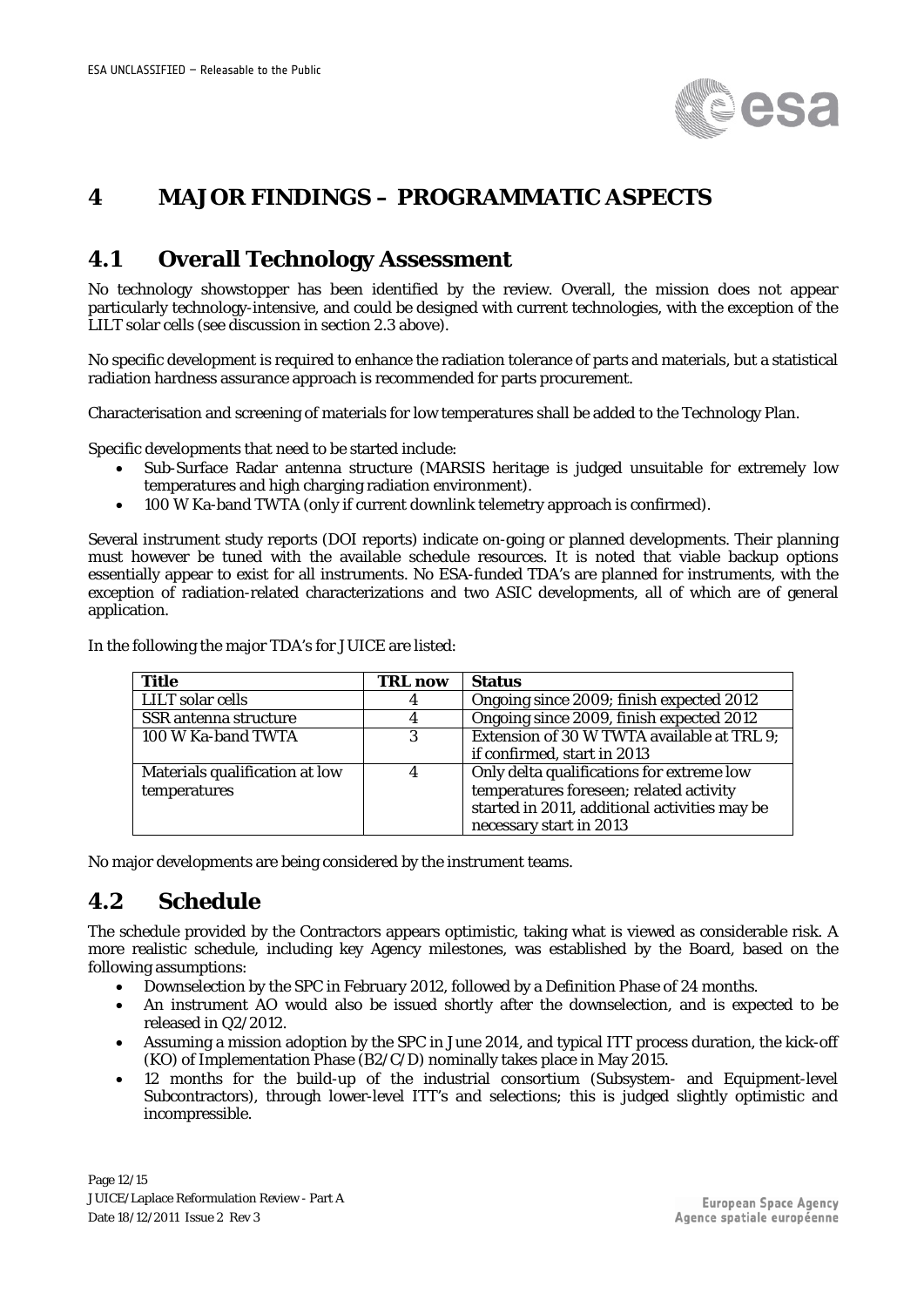

- 24 months for the procurement of LLI's; while considered adequate in duration, an optimistic start date of the parts procurement with respect to the finalisation of the electronic units design was assumed.
- 24 months for qualification of LILT solar cells; no schedule risk needs be considered for this, as the solar array design would be frozen earlier, independently on the outcome of the development.
- A classical 3-model approach (STM/EM/PFM) is assumed, without relying on h/w links between models.
- 36 months are assumed from PDR to start of PFM spacecraft AIT; this is considered challenging for s/w development and validation, due to the complexity of spacecraft autonomy and operations, requiring early definition of s/w requirements baseline.
- Radiation shielding and magnetic cleanliness are not considered to be schedule drivers, assuming that the outlined approaches (c.f. sections [2.6](#page-6-1) and [2.9\)](#page-8-1) are implemented.
- 32 months are assumed for the total PFM campaign, which is deemed adequate. However, procurement of PFM structure, thermal control, propulsion, harness and other equipment is assumed to occur prior to System CDR, which is considered a risk, especially with regards to the procurement of PFM/FM electrical units.
- For the development of the instruments, a total duration of 4 and 5 years from start to PFM delivery is assumed, respectively, for instruments with significant heritage and for new developments.

Based on the above assumptions, it is noted that the schedule is driven by the industrial team build-up, the procurement of the LLI, the electrical systems, and the flight s/w development. No meaningful de-scoping options were identified that would allow significantly shortening the schedule. The Implementation Phase, including 16 months contingency and a 4-month launch campaign, was found to last 7 years from KO to earliest launch readiness.

A longer than nominal contingency of 16 months was assumed, due to the limited launch opportunity window, which occurs roughly on a yearly basis, causing a delta of one year, if missed. A launch opportunity in 2021 could be available.

The instrument development times (4 or 5 years, see above) imply that the starting date of the instrument development must be soon after instrument selection, following the Announcement of Opportunity (AO) for JUICE. Currently the AO is assumed to be released as soon as the mission is selected for Definition Phase, which would be in February 2012. This constrains the possibilities for instrument (pre-) development.

|                   | Industry                            | <b>Instrument Teams</b>   | <b>SPC</b>                         |
|-------------------|-------------------------------------|---------------------------|------------------------------------|
| February 2012     |                                     |                           | Approval of draft SMP <sup>1</sup> |
| <b>March 2012</b> | <b>ITT</b> for Definition Phase     | <b>Instrumentation AO</b> |                                    |
| September 2012    | <b>KO</b> of Definition Phase       |                           |                                    |
| <b>June 2014</b>  |                                     |                           | <b>Mission adoption</b>            |
| September 2014    | <b>End of Definition Phase</b>      | $MLA2$ signed             |                                    |
| October 2014      | <b>ITT</b> for Implementation Phase |                           |                                    |
| Q2/2015           | <b>KO Implementation Phase</b>      |                           |                                    |

A tentative schedule of the main milestones would be:

There is sufficient contingency for meeting the baseline launch in mid 2022, and therefore the overall schedule for a 2022 launch is judged a **medium risk**. The Board stresses the need to approve a draft SMP in Q1/2012, such that the instrument AO can proceed.

1

<span id="page-12-0"></span><sup>&</sup>lt;sup>1</sup> Science Management Plan

<sup>2</sup> Multi-Lateral Agreement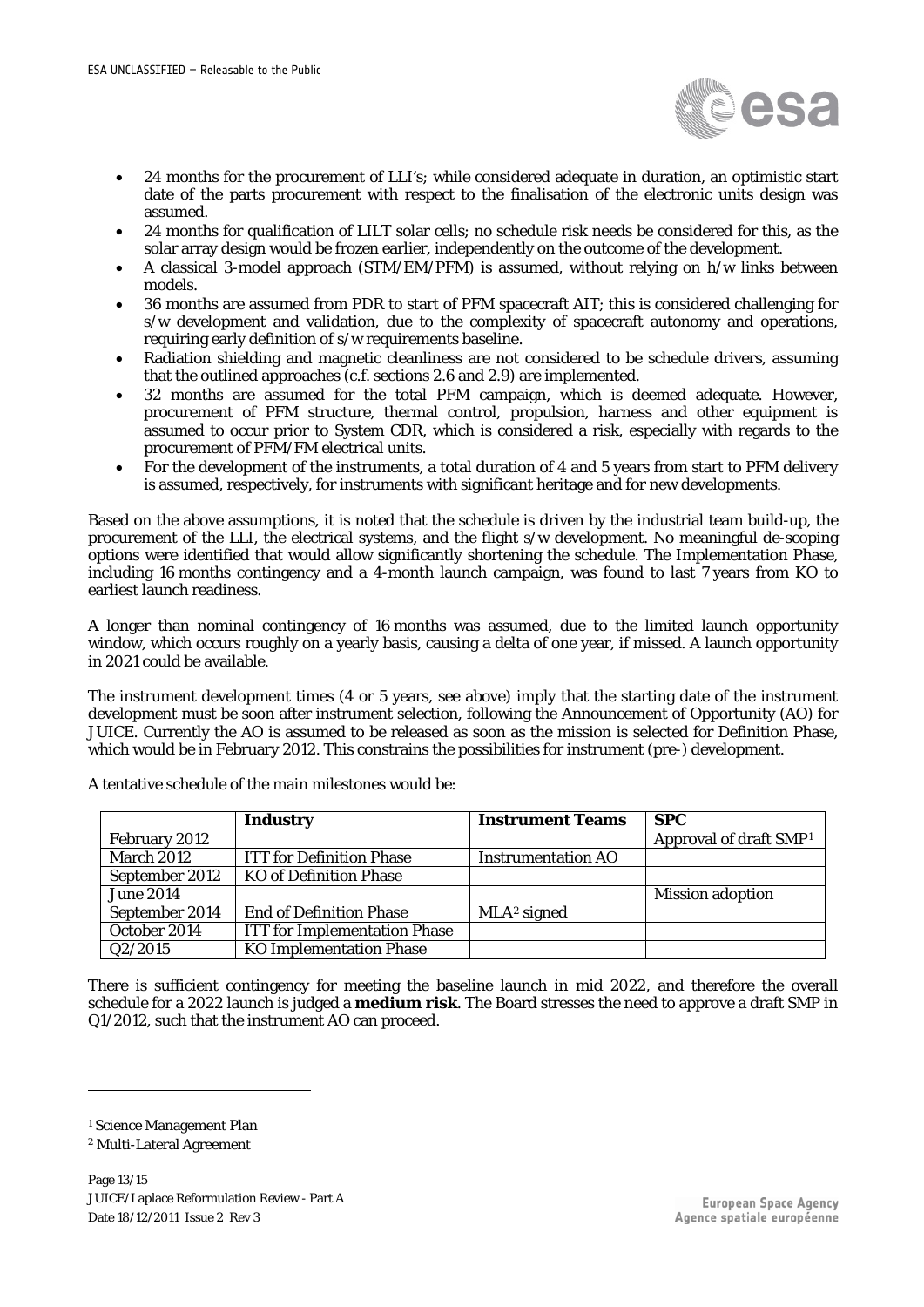

### <span id="page-13-0"></span>**5 RISK ASSESSMENT**

Risks identified in this review have been assessed by the Board as detailed in the following table and figure.

| #                | <b>Risk Description</b>                           | Severity of  | Likelihood of | <b>Risk</b> |
|------------------|---------------------------------------------------|--------------|---------------|-------------|
|                  |                                                   | Consequences | Occurrence    |             |
|                  | Insufficient system mass margin                   |              |               | High        |
| 2                | LILT Solar Cell technology not mature             |              | B             | Medium      |
| 3                | Insufficient data return                          | 2            | B             | Low         |
| $\boldsymbol{4}$ | Overly complex Autonomy & Operations              |              | B             | Low         |
| 5                | Insufficient radiation tolerance                  | 5            |               | High        |
| 6                | Low-T materials technology not mature             | 3            | D             | Medium      |
| 7                | Excessive electrostatic charging                  | っ            | A             | Low         |
| 8                | Insufficient magnetic cleanliness                 | າ            | А             | Low         |
| 9                | Spacecraft sterilisation for Planetary Protection | ς            | A             | Low         |
| 10               | Payload instruments technology not mature         | າ            |               | Medium      |
| 11               | Insufficient schedule margin                      |              | B             | Medium      |